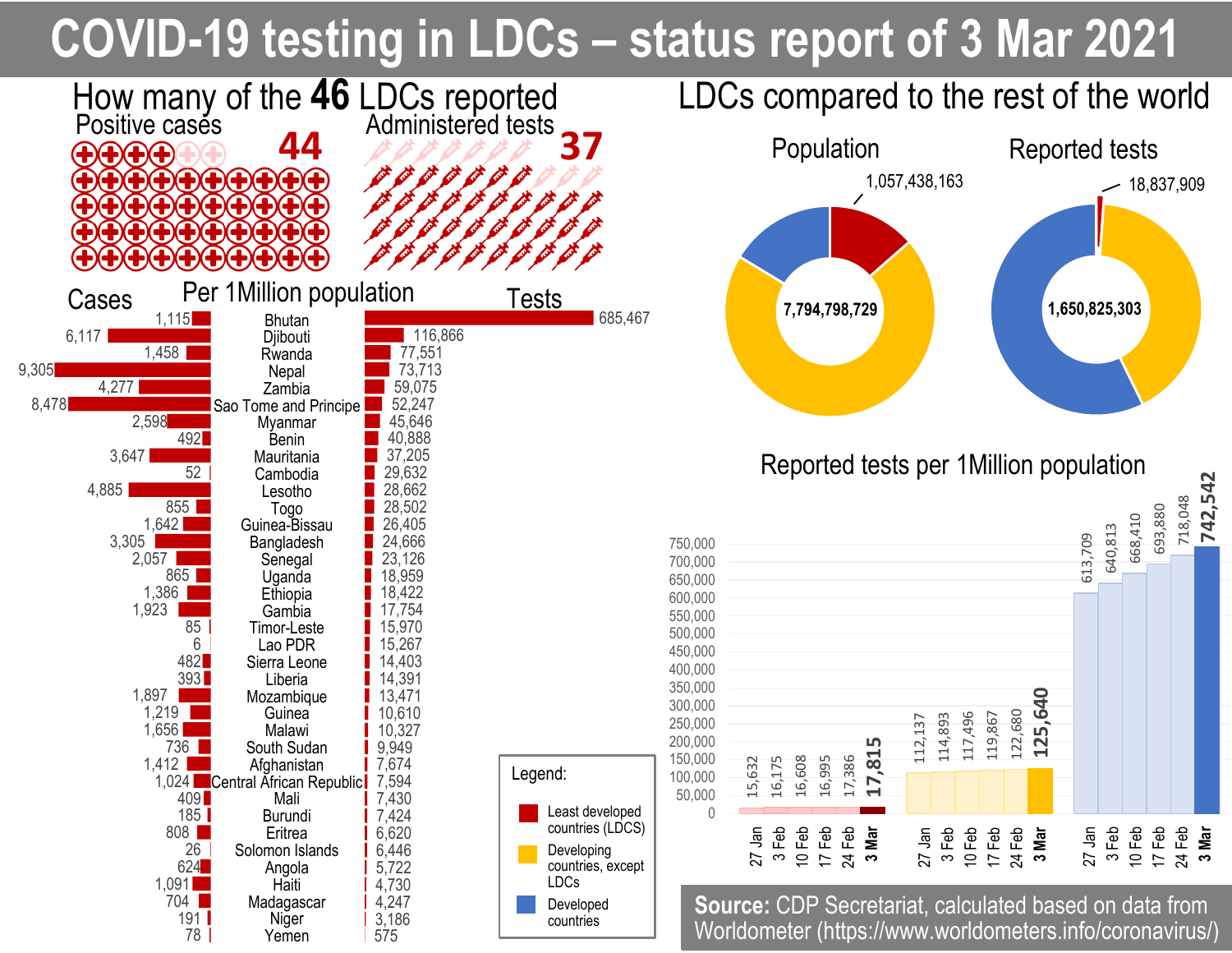# **COVID-19 testing in LDCs – status report of 10 Mar 2021**

 $-19,499,331$ 

668,410

693,880

10 Feb 17 Feb 24 Feb

3 Mar **10 Mar**

718,048

742,542

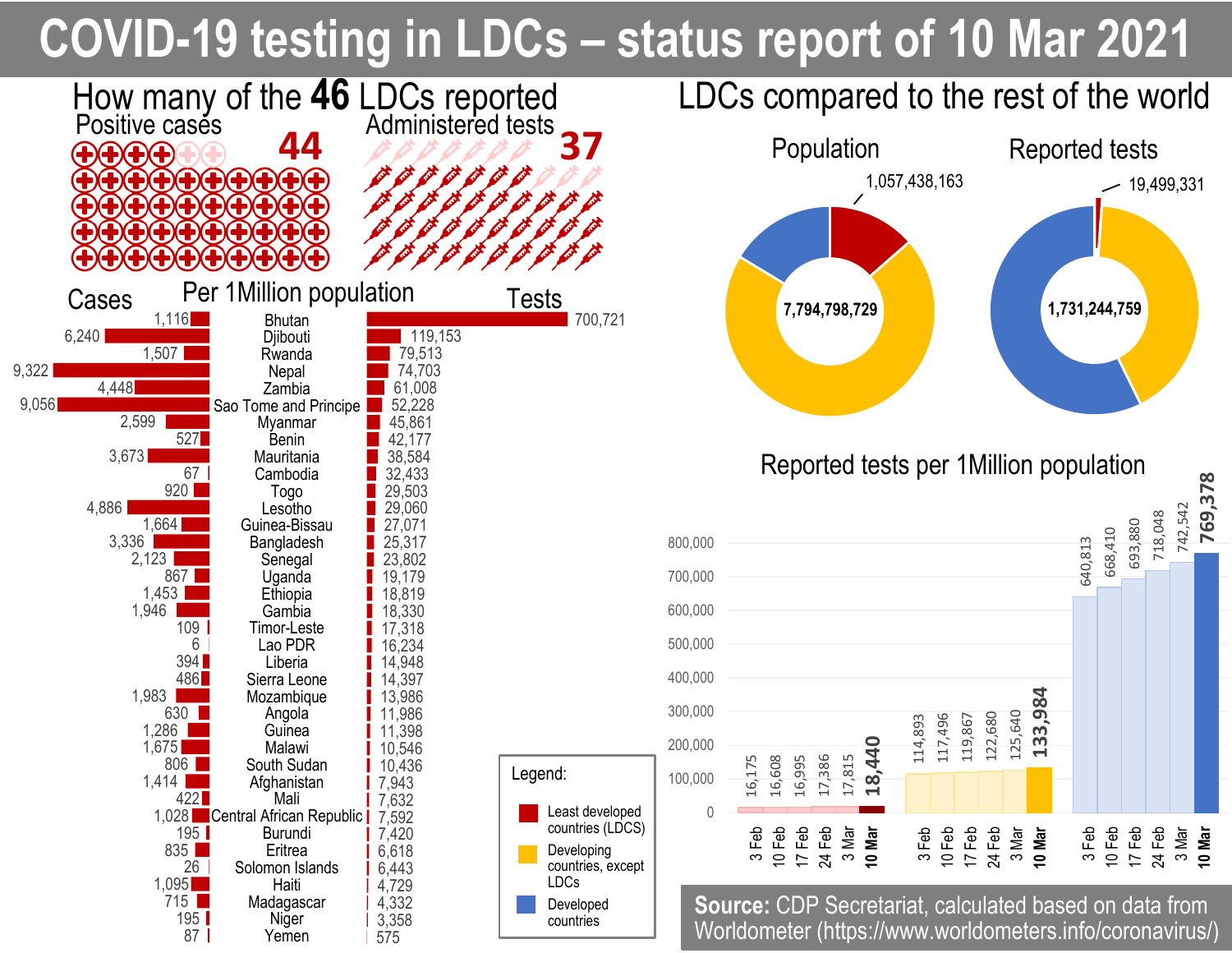# **COVID-19 testing in LDCs – status report of 17 Mar 2021**

 $-19,923,655$ 

668,410

10 Feb 17 Feb 24 Feb 3 Mar

693,880

718,048

742,542

769,378

10 Mar<br>**17 Mar 17 Mar**

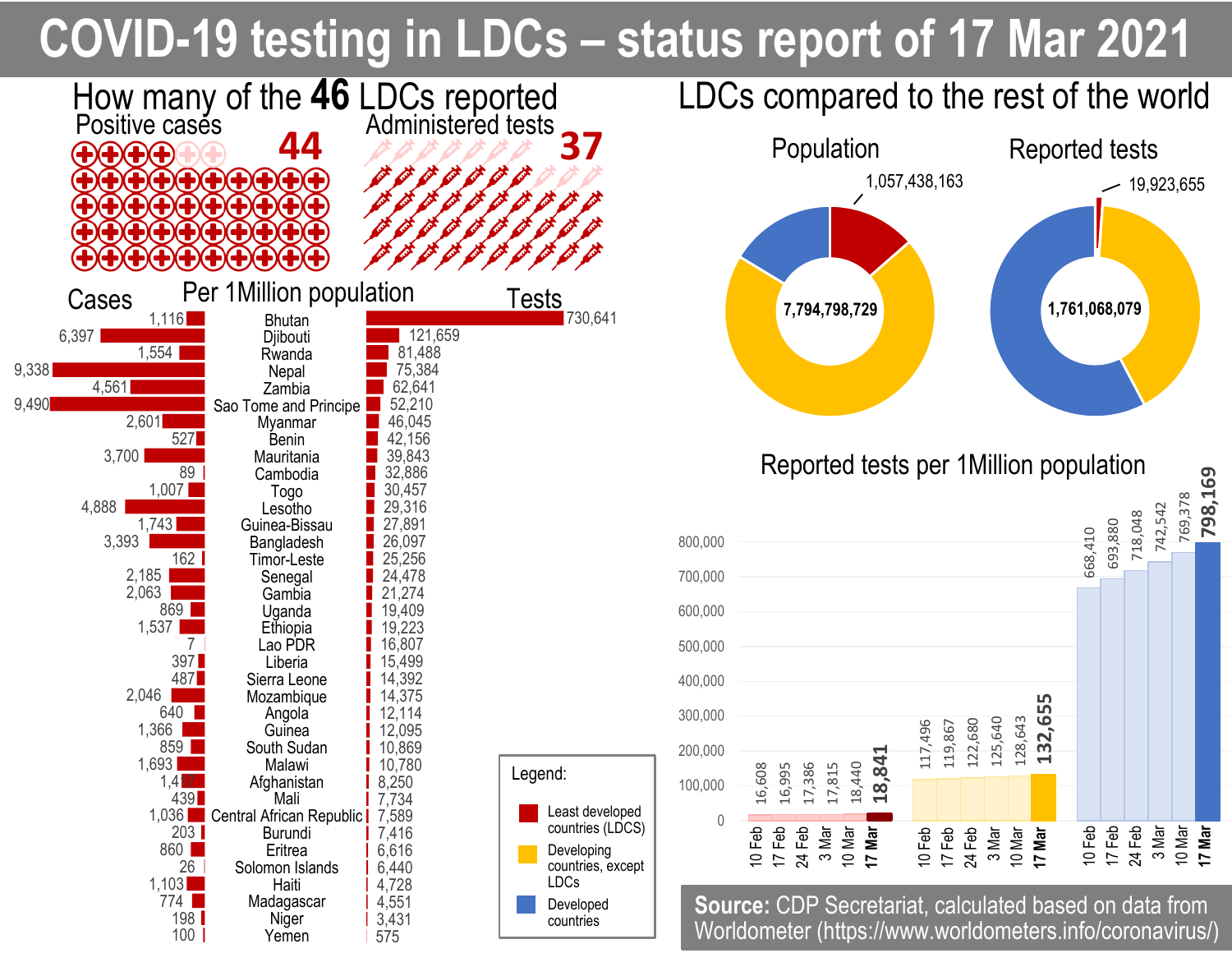# **COVID-19 testing in LDCs – status report of 24 Mar 2021**



769,378

798,169

10 Mar 17 Mar **24 Mar**